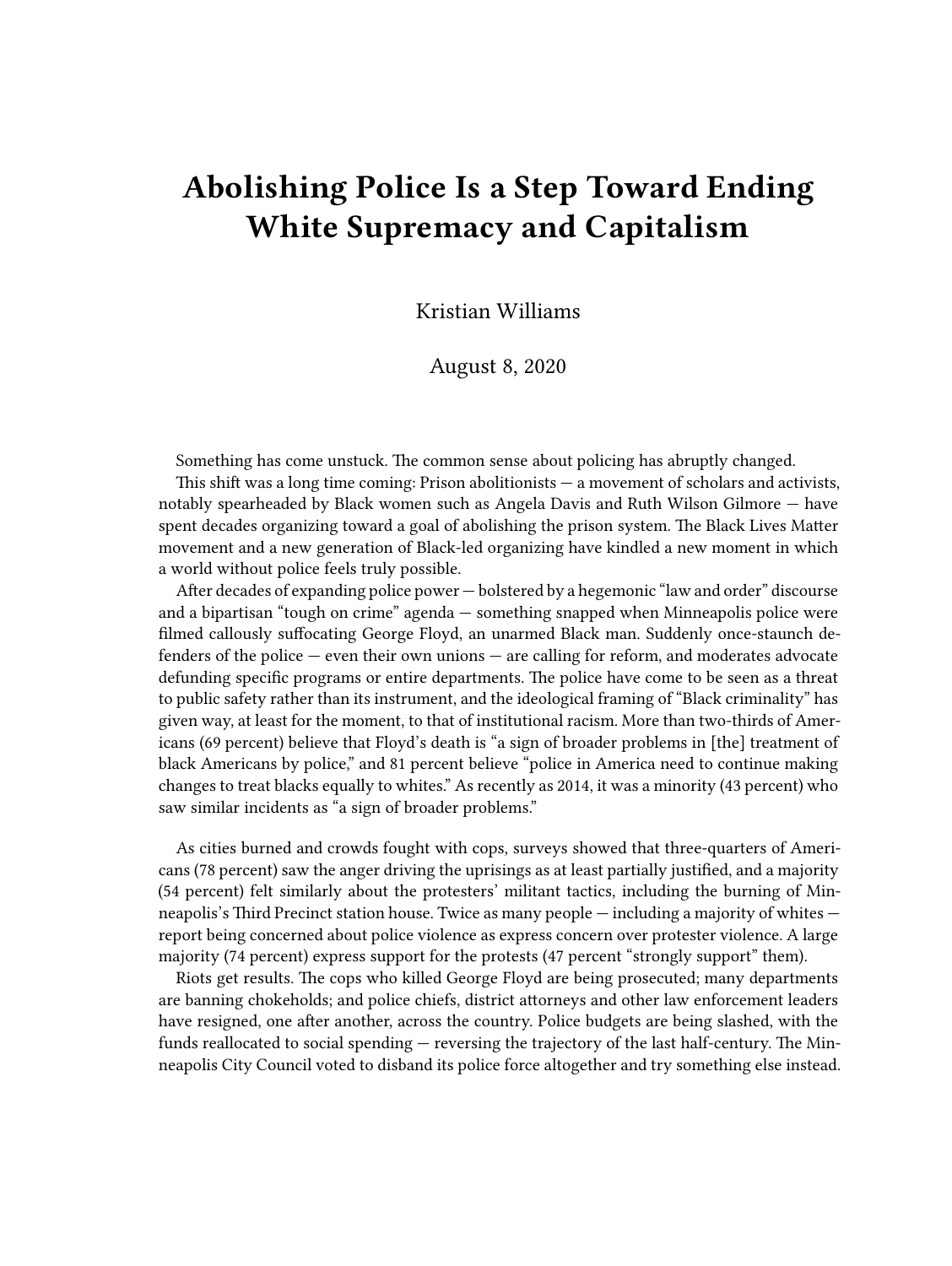Some of the concessions responded to long-standing complaints, and others represent changes that no one had even *demanded*: Lego is de-emphasizing police-themed toys. Babynames.com featured a stark black banner on its front page listing dozens of victims of racist violence, beginning with Emmett Till, and reminding us that, "Each one of these names was somebody's baby." The long-running television program "Cops" was abruptly cancelled. Corporations started pouring money into civil rights organizations, and celebrities publicly challenged each other to bail out arrested protesters.

Twenty years ago, I began work on a history of policing in the United States, which appeared in 2004 under the title *Our Enemies in Blue*. (It is now in its third edition.) The main argument of the book is that the core function of the police is not to fight crime, to protect life and property, or even to enforce the law, but instead to preserve existing social inequalities, especially those based on race and class. In making that case, I looked at the origins and development of the institution, the centrality of violence in police work, and the persistent bias in the law and its enforcement. I also forwarded a number of contentious (and at the time, almost heretical) claims: that modern policing originated not in the New England town watch, but in the Southern slave patrols — militia groups responsible for enforcing pass laws and preventing uprisings; that cops are not workers and police unions are not labor unions; that community policing is not a program for progress but a counterinsurgency strategy; and that the institution of policing must be abolished rather than reformed. At the time, none of those were accepted positions, even among many strident critics of the police. They remain today minority views, but it has become a substantial minority. These points have entered the mainstream discourse: Historians increasingly acknowledge the significance of slave patrols. Unions are calling into question the legitimacy of police unions, and even breaking ties with them. The military literature has become increasingly explicit in comparing community policing with counterinsurgency. And even mainstream politicians find themselves debating the question, not merely of reforming the police department, but of defunding or disbanding it.

Meanwhile, the agenda of activists has quickly expanded beyond policing: Around the world, crowds pulled down statues of Confederate generals and slave owners. *Popular Mechanics* ran articles offering practical advice on avoiding police surveillance at protests, and a how-to guide to pulling down racist statues. NASCAR barred displays of the Confederate battle flag, and Mississippi decided to remove the Stars and Bars from its state flag. A street adjacent to the White House has been renamed "Black Lives Matter Plaza." Employers adopted Juneteenth as a paid holiday. And Johnson and Johnson announced a new line of darker Band-Aids.

Many of these gestures are purely symbolic. But while some changes may not *do* much, that is not to say that symbolic gestures are *meaningless*: the symbolism itself demonstrates something of the emerging consensus.

In addition to being a pivotal moment for organizers, this shift in public consciousness would seem to recommend an expanded agenda for researchers. Most crucially, we should find ways to put our work in the service of social movements, always remembering that it is the movement, and not the scholarship, that propels change.

We should, of course, continue to document the prevalence of police violence, analyze its causes and evaluate proposed reforms. But in the present crisis, provisional answers are already available and widely circulating. What is more urgently needed is further work documenting and evaluating alternatives to policing, identifying best practices and organizational features that correlate with good outcomes.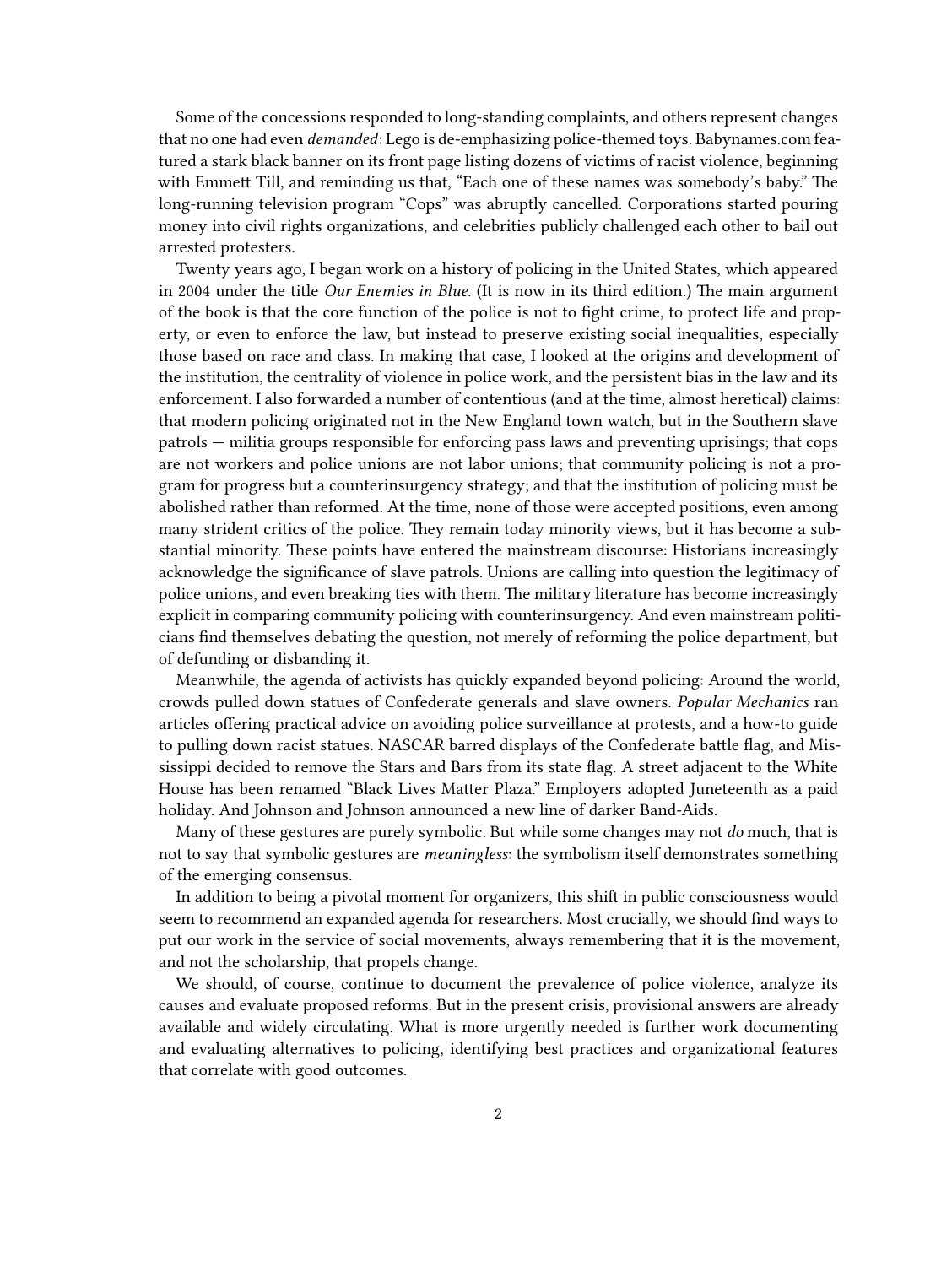Furthermore, we must work to situate abolition as part of a revolutionary program, to make clear the limits of defunding (or even disbanding) the police, and to make the argument that abolition cannot end with policing, but must extend to the entire criminal legal apparatus — the machinery of prosecutions and punishment, even probation and "community-based" corrections. We must not be afraid to embrace the radicalism of such proposals. Just as we highlight the structural role the police play in economic exploitation and racial oppression, we must articulate the importance of abolition in the broader revolutionary project of overthrowing white supremacy and capitalism.